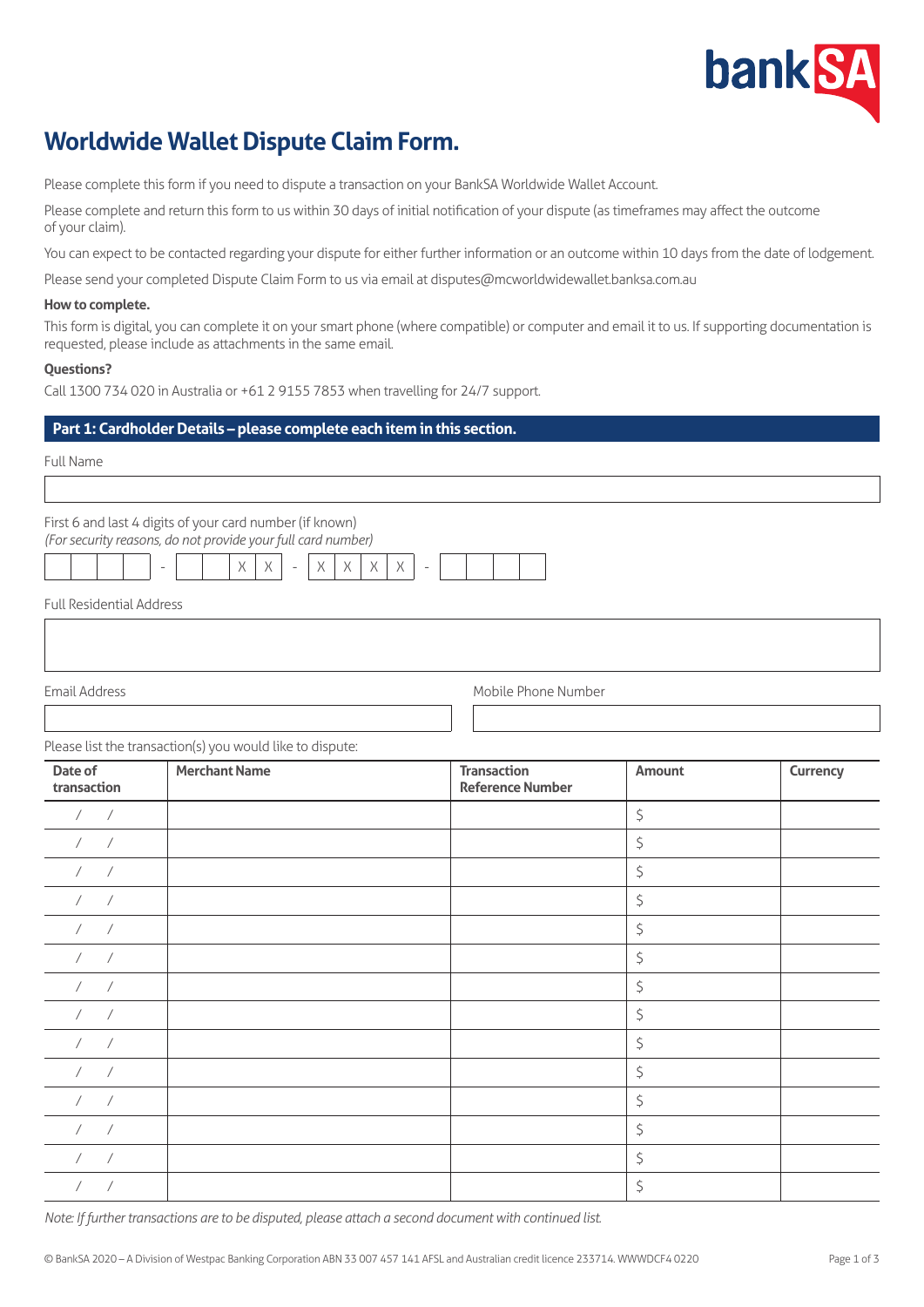| Part 2: Why are you disputing the transactions?                                                                                                                                                                             |                                                                                                                                                                                                                                                                                                                                                                                                                              |  |  |
|-----------------------------------------------------------------------------------------------------------------------------------------------------------------------------------------------------------------------------|------------------------------------------------------------------------------------------------------------------------------------------------------------------------------------------------------------------------------------------------------------------------------------------------------------------------------------------------------------------------------------------------------------------------------|--|--|
| Please only select one category which best describes your dispute.                                                                                                                                                          |                                                                                                                                                                                                                                                                                                                                                                                                                              |  |  |
| <b>Category One: Unrecognised Transaction(s).</b>                                                                                                                                                                           | <b>Category Two: Recognised Transaction(s).</b>                                                                                                                                                                                                                                                                                                                                                                              |  |  |
| I did not make the transaction(s).<br>I have not authorised the charge(s) listed above to my account.<br>Please complete the below additional questions and then move on<br>to part 3.                                      | I authorised the transaction(s), however:<br>Please select only one option below which best describes your<br>dispute and then move on to part 3.                                                                                                                                                                                                                                                                            |  |  |
| The card is:<br>1)                                                                                                                                                                                                          | 1) I have not received the merchandise.                                                                                                                                                                                                                                                                                                                                                                                      |  |  |
| In my possession<br>Lost<br>Stolen<br>Retained in an ATM<br>Not received in the post<br>Other (please provide further details in part 3)<br>2)<br>Have you kept a written copy of, or disclosed your PIN to<br>anyone else? | The expected delivery date was<br>(Please provide copies of any correspondence you have had<br>with the merchant).<br>By selecting the above, you confirm you have attempted<br>to resolve this directly with the merchant but have been<br>unsuccessful.<br>2) I have not received the expected services.<br>Note: You must include a physical or scanned copy of the contract<br>or agreement that details these services. |  |  |
| Yes  <br><b>No</b><br>If yes, please advise where and when this occurred:                                                                                                                                                   | 3) The merchandise I received was defective.<br>Note: You must attempt to return the merchandise to the<br>merchant before filing this claim and then provide proof of return<br>and explanation of the defect.                                                                                                                                                                                                              |  |  |
| If the card is no longer in your possession, please provide                                                                                                                                                                 | The merchant's reply was:                                                                                                                                                                                                                                                                                                                                                                                                    |  |  |
| 3)<br>date, time and if any other personal property was lost/stolen<br>at the same time:<br>Country of Loss<br>Time<br>Date<br>Property lost at the same time:                                                              | 4) The amount I authorised is different than the amount that<br>showed up on my card account.<br>Note: If this is a mail/online order, you must include a physical<br>or scanned copy of the sales slip or packing invoice.<br>5) I was charged twice (or more) for a single purchase.<br>\$<br>Valid Transaction Value<br>Date Charged                                                                                      |  |  |
| Where did you last use the card?<br>4)                                                                                                                                                                                      |                                                                                                                                                                                                                                                                                                                                                                                                                              |  |  |
| $\sqrt{2}$<br>$\sqrt{2}$<br>Time<br>Date<br>Location<br>Transaction<br>Have you informed the police of the loss?<br>5)<br>$Yes$ No<br>If yes, please attach supporting documents. If no, please explain<br>why not:         | \$<br><b>Invalid Transaction Value</b><br>Date Charged<br>6) None of the above reasons apply.<br>Please provide a complete description of the problem in part 3.<br>Note: You must include physical or scanned copies of any<br>correspondence between you and the merchant.                                                                                                                                                 |  |  |
| Do you know the person(s) who made these transactions?<br>6)                                                                                                                                                                |                                                                                                                                                                                                                                                                                                                                                                                                                              |  |  |

*(If yes, provide further details in part 3):*

Yes  $\Box$  No